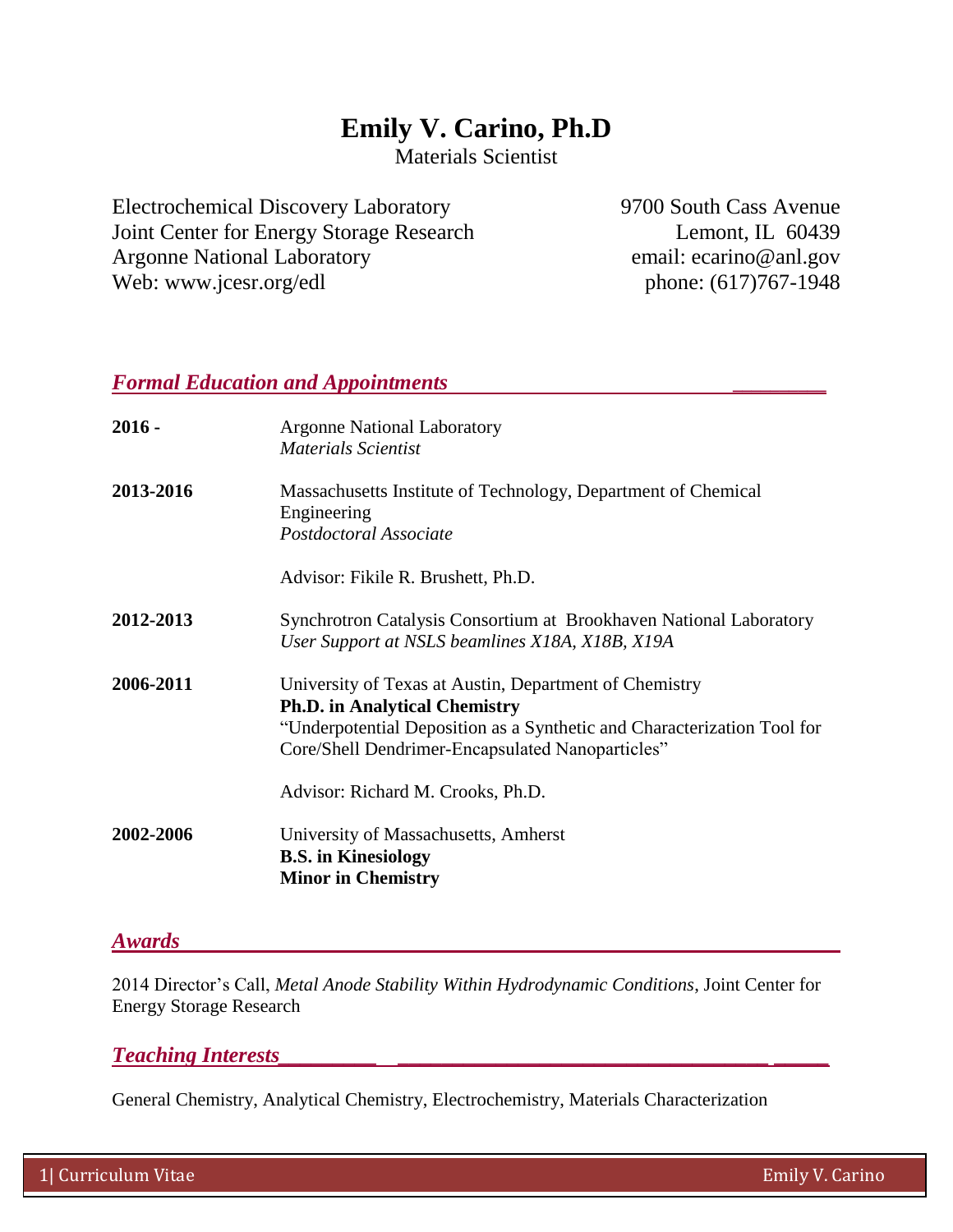# *Professional Activities*

- Peer Review for Journals: *Langmuir, Chem. Mater.*
- Peer Review for Funding Agencies: ARPA-e
- **Professional Organizations: Member of the American Chemical Society**

## *Outreach and Service*

- National Suicide Prevention Lifeline Volunteer (2015 )
- Path to Professorship Workshop Planning Team (2014)

# *Publications*

- **1. Carino, E.V.**; Staszak-Jirkovsky, J.; Assary, R.S.; Curtiss, L.; Brushett, F.R.; Markovic, N.M. "Directing the stability of organic active materials for redox flow batteries via electrochemically-mediated Li<sup>+</sup> coordination" *Submitted* (October 2015)
- **2. Carino, E.V.**; Disendruck, C.E.; Moore, J.S.; Curtiss, L.A.; Assary, R.S.; Brushett, F.R. "BF3-promoted electrochemical properties of quinoxaline in propylene carbonate." *RSC Adv*., **2015**, *5*, 18822-18831.
- **3. Carino, E.V.**; Kim, H.Y.; Crooks, R.M.; Henkelman, G. "Site-selective Cu deposition at Pt dendrimer-encapsulated nanoparticles: Correlating theory with experiment." *J. Am. Chem. Soc.* **2012**, *134*, 4153– 4162
- **4.** Patlolla, A.; **Carino, E.V.**; Ehrlich, S. N.; Stavitski, E.; Frenkel, A. I., "Application of Operando XAS, XRD, and Raman Spectroscopy for Phase Speciation in Water Gas Shift Reaction Catalysts." *ACS Catal.* **2012,** *2*, 2216-2223.
- **5. Carino, E.V.**; Crooks, R.M. "Characterization of Pt@Cu (core@shell) dendrimerencapsulated nanoparticles by underpotential deposition." *Langmuir*, **2011**, *27, 4227- 4235.*
- **6.** Myers, V. S.; Weir, M. G.; **Carino, E.V.**; Yancey, D. F.; Pande, S.; Crooks, R. M., Dendrimer-encapsulated nanoparticles: New synthetic and characterization methods and catalytic applications. *Chem. Sci.* **2011**, *2*, 1632-1646.
- **7.** Yancey, D. F.; **Carino, E.V.**, Crooks, R.M. "Electrochemical synthesis and electrocatalytic properties of Au@Pt dendrimer-encapsulated nanoparticles." *J. Am. Chem. Soc.*, **2010**, *132*, 10988–10989.
- **8. Carino, E.V**.; Knecht, M.R.; Crooks, R.M. "Quantitative analysis of the stability of Pd dendrimer-encapsulated nanoparticles." *Langmuir*, **2009**, *25*, 10279–10284.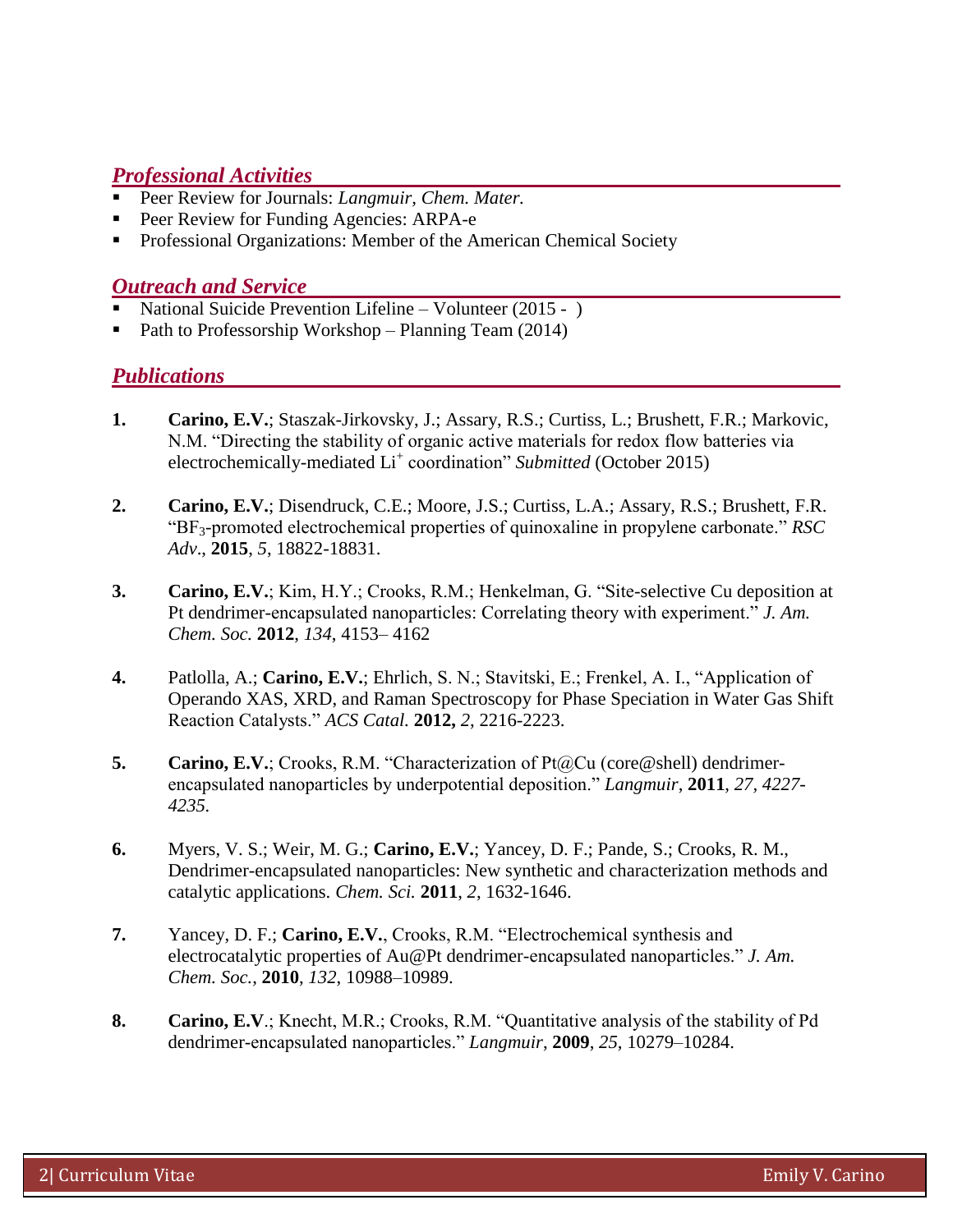#### *Journal contributions in progress:*

- **1. Carino, E.V.,** Newman, D.J.; Connell, J.G.; Markovic, N.M.; Brushett, F.R. "Early-stage degradation of glassy carbon electrodes in non-aqueous electrolytes." (Planned Submission March 2016)
- **2. Carino, E.V.,** Barton, J.L.; Carney, T.J.; Brushett, F.R. "Improving Li anode stability during high rate cycling using a flowing electrolyte." (Planned Submission in June 2016)
- **3. Carino, E.V.;** Barton, J.L.; Helal, A.; Chiang, Y.-M.; and Brushett, F.R. "Mass transport and hydrodynamic properties of highly concentrated molecular melts for redox-flow batteries." (Planned submission in June 2016)

## *Meetings and Presentations*

- **1.** "Directing the Stability of Organic Active Materials for RFBs via Electrochemically-Mediated  $Li<sup>+</sup> Coordination" 250<sup>th</sup> Meeting of the ACS, Boston, MA, 2015 (Oral)$
- **2.** "Electrochemically Active Organic Molecules for Non-Aqueous Redox Flow Batteries." Gordon Research Conference on Batteries, Ventura, CA, 2014. (Poster)
- **3.** "Investigation of Redox-Active Organic Molecules for Non-Aqueous Flow Batteries." Materials Research Society Fall Meeting, Boston, MA, 2013. (Oral presentation)
- **4.** 4th International Congress on Operando Spectroscopy. Brookhaven National Laboratory, Upton, NY, 2012. (Attendee)
- **5.** Gordon Research Conference on Electrodeposition, Biddeford, ME, 2012. (Attendee)
- **6.** "Site-specific Cu deposition at Pt dendrimer-encapsulated nanoparticles." Annual Workshop on Electrochemistry, Center for Electrochemistry, University of Texas, Austin, 2011. (Poster)
- **7.** "Advanced topics in XAFS data modeling." Brookhaven National Laboratory, Upton, NY, 2010. (Attendee)
- **8.** "Underpotential-deposition (UPD) as a synthetic route to core/shell nanoparticles in the 1-3 nm size range." 1st Student Potters Lodge Meeting on Electrochemistry, Blue Mountain Lake, NY, September, 2010. (Oral presentation)
- **9.** "The potential-mediated synthesis of core/shell dendrimer-encapsulated nanoparticles." Gordon Research Conference on Electrochemistry, Ventura, CA, 2010. (Poster)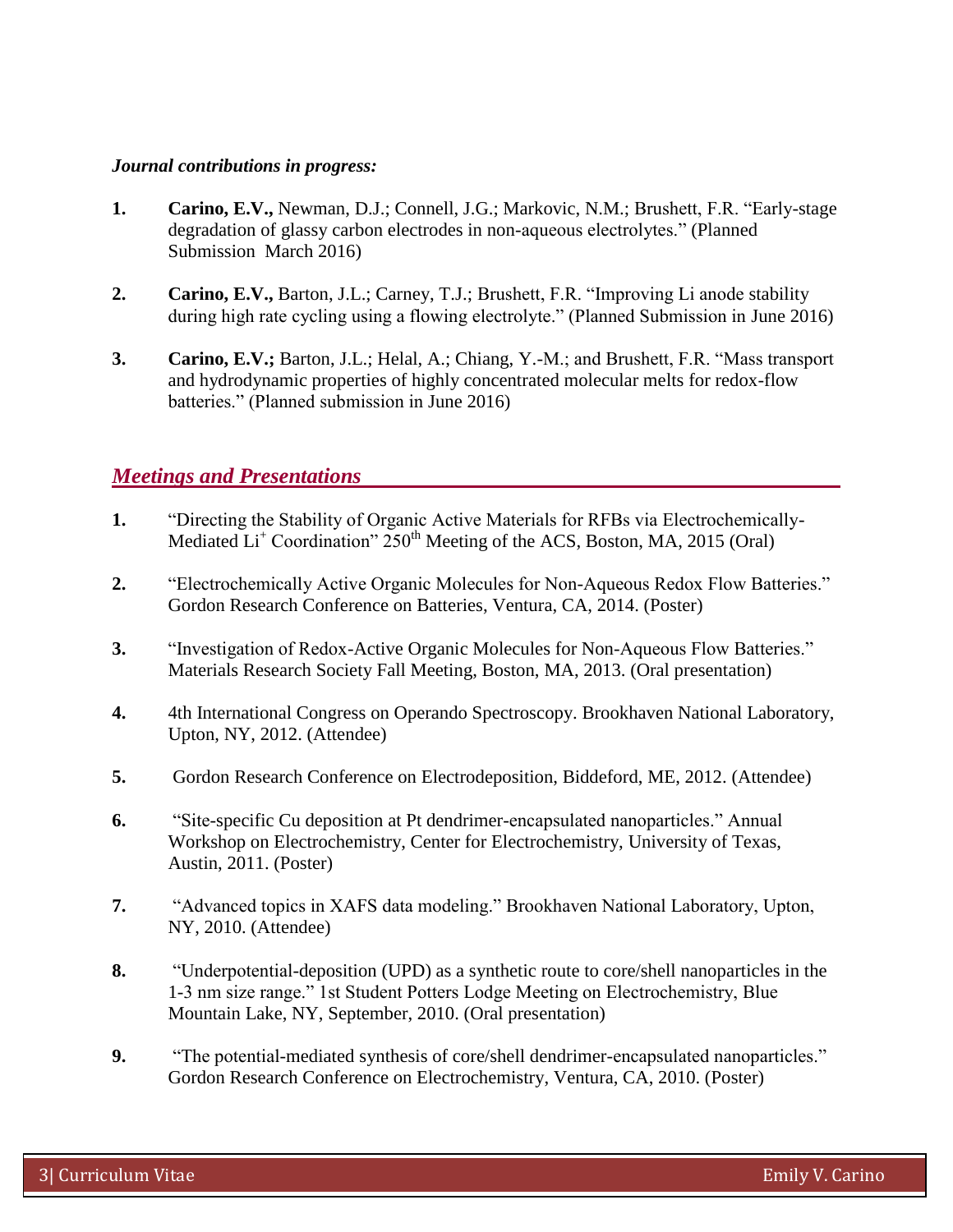# *Research Interests*

- Electroanalytical method development for energy and engineering applications
- **Physical chemistry and physical electrochemistry**
- Interfacial and surface-directed growth of nanomaterials on templates or complex structures
- **Electrodeposition and electrochemical modification of surfaces**
- **K-ray spectroscopy of condensed matter and interfaces**